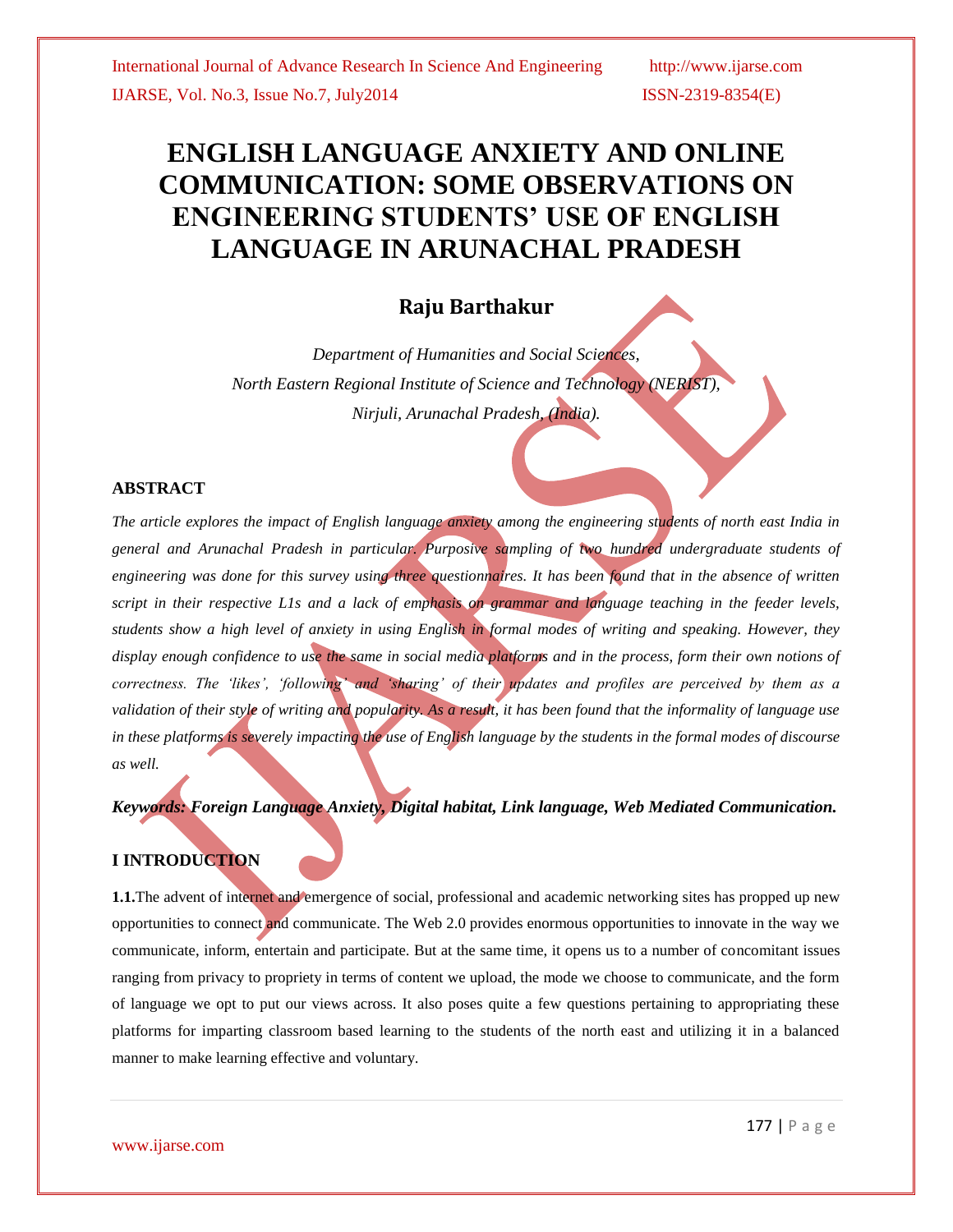**1.2.**With human or F2F mode of communication having certain limitations, the web and electronically mediated communication addresses these gaps. With the advent of a "digital habitat" (Pohjola, 2011) and "ubiquitous computing" (Mark, 1999) media and mobile technologies have received a tremendous boost in the ways of communication. The mediated mode of communication presents a dual mode of adaptability which plays a major role in the use of language. The first mode of adaptability lies with the users' level that constantly innovates and devises newer strategies to communicate conforming to the demands of a particular portal or a device. The second mode of adaptability lies in the developers' level that provides newer options and apps to make communication user friendly.

1.2.1. The general term, Computer Mediated Communication (CMC) has been widened in the recent times to incorporate the mobile telephony mode as well. As against the normal computer process involving encoding, transmitting and decoding the information which doesn"t take into account the context in which communication takes place or varies, a major shift appeared with John December"s study (1997) which expanded the scope of the definition by incorporating a variety of human contexts that play a mediating role in CMC. December's study is an extension of researches on the psycho-social factors of human component vis-a-vis CMC [\(Kiesler,](http://onlinelibrary.wiley.com/doi/10.1111/j.1083-6101.1996.tb00173.x/full#b28) Siegel, & [McGuire,](http://onlinelibrary.wiley.com/doi/10.1111/j.1083-6101.1996.tb00173.x/full#b28) 1984; [Spears,](http://onlinelibrary.wiley.com/doi/10.1111/j.1083-6101.1996.tb00173.x/full#b66) Lea, & Lee, 1990), as well as social context (Lea, [1992\)](http://onlinelibrary.wiley.com/doi/10.1111/j.1083-6101.1996.tb00173.x/full#b31).The results derived from these works conform largely to a homogeneous target group with clearly defined modes of communication and devices.December in one of his later studies (1996) has made a technological and terminological distinction between CMC, Mobile telephony and Internet mediated communication while advocating an integration of all three. It is on the basis of this argument that the term Web Mediated Communication is referred to in the context of this paper. December's argument is further reinforced through the later studies of Herring (2007) who concurs that communication through computers or mobiles using internet as a mediating mode involves a similar architecture of encoding, transmitting and decoding. The recent developments in the field of voice input messaging as in the case of Siri (in case of Apple devices) or Dragon Mobile Assistant (in case of Android devices) further reinforces the suitability of the term than the previously restrictive CMC.

### **II. BACKGROUND**

**2.1.**The research is primarily focused onEnglish language use online by the students of engineering in Arunachal Pradesh using different portals and devices through web mediation and its impact on their written and oral modes of communication. The strategies they adopt stem from foreign language anxiety that prevail vis-à-vis L2, i.e., English language.

**2.2.**The state of Arunachal Pradesh homes twenty six major tribes and more than seventy sub-tribes, each marked by their unique belief systems and customs. They do not have a written script(barring Buddhists in Kameng and Lower Lohit areasthey use Tibetan and Tai-Khampti for the Buddhist religious texts). (Elwin, 1957)Rest of the dialects does not have distinctive grammatical markers as in English for personal pronouns, gender, singular and plural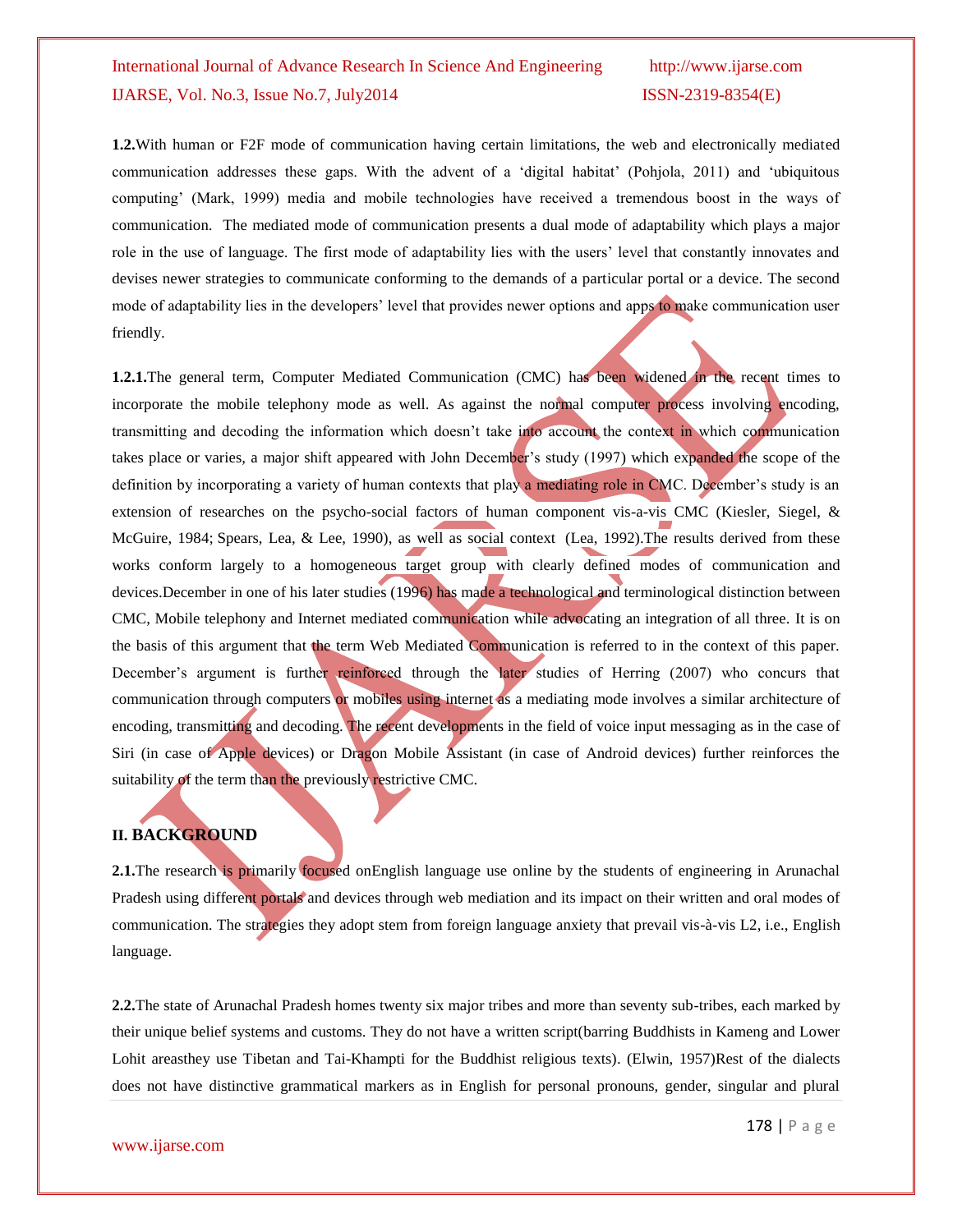number, etc. It was found during the survey that their L1 interferes in their use of L2, i.e., English. Lack of certain vowel sounds have also influenced markedly on their spellings of English. Linguistically, the dialects spoken in the state are rooted in the Tibeto-Burman language family, with major dialects like Nyishi, Adi, Galo, Apatani, Tagin, etc. comingunder the *Tani*group.Despite their common origins, all these dialects are largely independent in terms of their structural, semantic and other linguistic properties.

**2.2.1.**The geographical inaccessibility of the region for many years had severely impacted the development of education in this part of the country with the first college established in 1964 at Pasighat. The medium of instruction largely remained Assamese which had also served as a "*link language'* between the hills and the plains. English was adopted in schools and colleges only in 1971 with the then NEFA administration affiliating all schools under the Central Board of Secondary Education. However, the ballads, cultural practices and indigenous knowledge continue to be transmitted orally from one generation to the other(Chaube, 1973).

**2.3.**The paper approaches Foreign Language Anxiety of the Arunachalee students on the backdrop of social history and linguistic structure summarized above. Though a single stroke overhaul in the medium of instruction from Assamese to English has resulted in setting up of many private English medium schools across the state, the medium of instruction, however, for the most part remained a creolized version of Hindi and NEFAmese(which has over the years, replaced Assamese as the *lingua franca)*. The same is also true in case of the government schools. Although some schools had vigorously pushed for English, a lack of trained teachers and proper academic infrastructure has failed in imparting the desired results vis-à-vis the use of English. This has severely impacted on the process of proper acquisition of L2 on the part of the students. The lack of training in second language teaching and proper resources resulted in a deliberate overlook of teaching grammar in the feeder levels of education in the state.

**2.3.1**However, of late, a deliberate neglect in the teaching of English grammar has been observed that across almost all schools of the northeast India. But Arunachal Pradesh, with a largest concentration of tribal population and a lack of script and written literature, the impact of language anxiety on the students have been found to be severe compared to those from other states of the region. With no strategy or academic mechanism to address the issue, the students have been found to devise ways to deal with the same on their own and in the process,they *form* their own notions of *correctness.* Further, the students are usually found to fill the void of proper grammar and language teaching by relying heavily on web resources and translation tools like Google Translate and Bing Translator. With no distinction between the *offer* and *propositional* meanings being presented by the web tools, the students are found to be using the web-processed language in three forms of discourse, viz., oral, written and electronic with several layers of overlap of the informal (electronic) on the more formal modes of communication.

**2.4.**The present study aims at showing some of the evolving trends of language use and customization among a largely heterogeneous group of students using English as a medium of communication.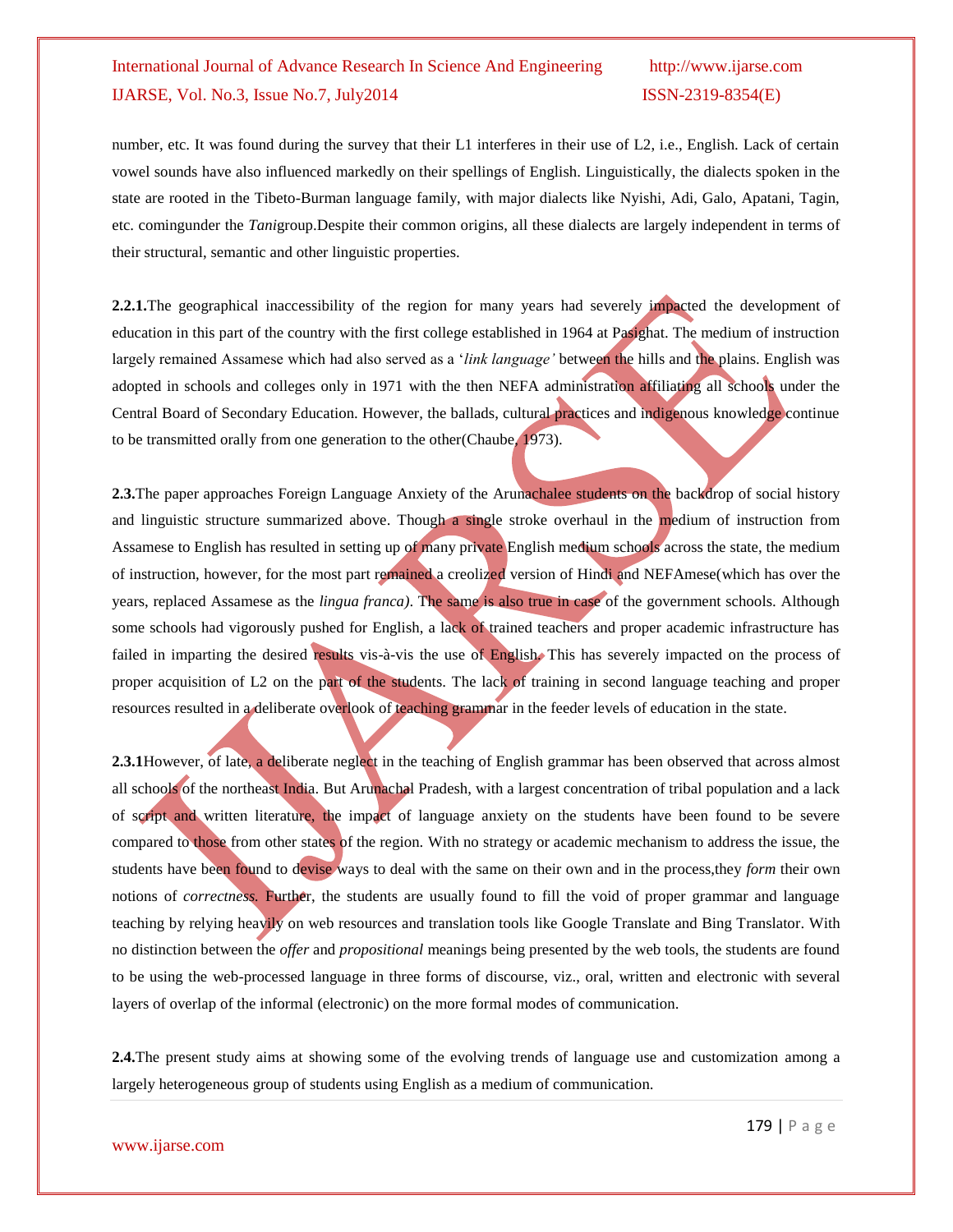### **III. METHODOLOGY**

**3.1.** The current study is based on a survey involving two hundred undergraduate students of engineering at the North Eastern Regional Institute of Science and Technology (NERIST), a premier engineering institute located in the state of Arunachal Pradesh. In order to make them participative and generate interest on the course, differentweb based platforms were used to observe the threads and modes of responses. Branch based closed user-group communities were formed for one platform (Facebook), while quick responses were sought through short messages on the other (Twitter). The students are being asked to post real time updates as well as comments in asynchronous modes.These were later analyzed to check their levels of understanding and interpretationof the content and the nature of the feedback given. An *open* mode of communication is being encouraged and the whole exercise is being conducted in a de-hierarchized manner.

### **IV. INSTRUMENTS**

**4.1.** Three questionnaires were prepared and distributed to the students online using Google docs.The sample constituent is heterogeneous as students primarily belong to the eight north eastern states of the region and a few from the rest of India. While a few studies have expressed apprehension over the use of the web questionnaires citing problems related to sampling [\(Andrews](http://onlinelibrary.wiley.com/doi/10.1111/j.1083-6101.2005.tb00259.x/full#b2) et al., (2003); [Howard,](http://onlinelibrary.wiley.com/doi/10.1111/j.1083-6101.2005.tb00259.x/full#b16) Rainie, & Jones, (2001)) as well as the veracity of the information collected [\(Dillman,](http://onlinelibrary.wiley.com/doi/10.1111/j.1083-6101.2005.tb00259.x/full#b6) (2000); [Stanton,](http://onlinelibrary.wiley.com/doi/10.1111/j.1083-6101.2005.tb00259.x/full#b35) (1998)), the two most compelling reasons behind using online questionnaires were the target group's comfortability with the medium and their easy access to the network and devices. The three questionnaires are:

- (i) The English Language Classroom Anxiety (ELCAS) (customized from FLCASQuestionnaire)
- (ii) The Language Use and Proficiency Questionnaire
- (iii) The Social Media and Text Proficiency Questionnaire

**4.1.1.** The three questionnaires have been appropriated and designed to test the hypotheses and fulfill the primary objectives of research, namely:

- (i) There is a substantial degree of English Language Anxiety with respect to the use of English language.
- (ii) The innovations are strategized to cover up the lack of correct knowledge of the rules of English language.
- (iii) There is an overlap of the e-lingo on the more formal modes of written and oral communication.

**4.2.** Five point Likert scale was used in ELCAS and the Language Proficiency Questionnaire on a range of 1 to 5, with 1 indicating *strongly disagree* and 5 indicating *strongly agree.* The anxiety and language proficiency scores were derived by summation of the students' responses. The findings of the three questionnaires werefurther tallied and verified by analyzing language used by the respondents in social networking sites, their oral presentations in the classroom and formal modes of writing in assignments and semester examinations. The online mode of communication was surveyed on the basis of the language used by the respondents on their Facebook timelines,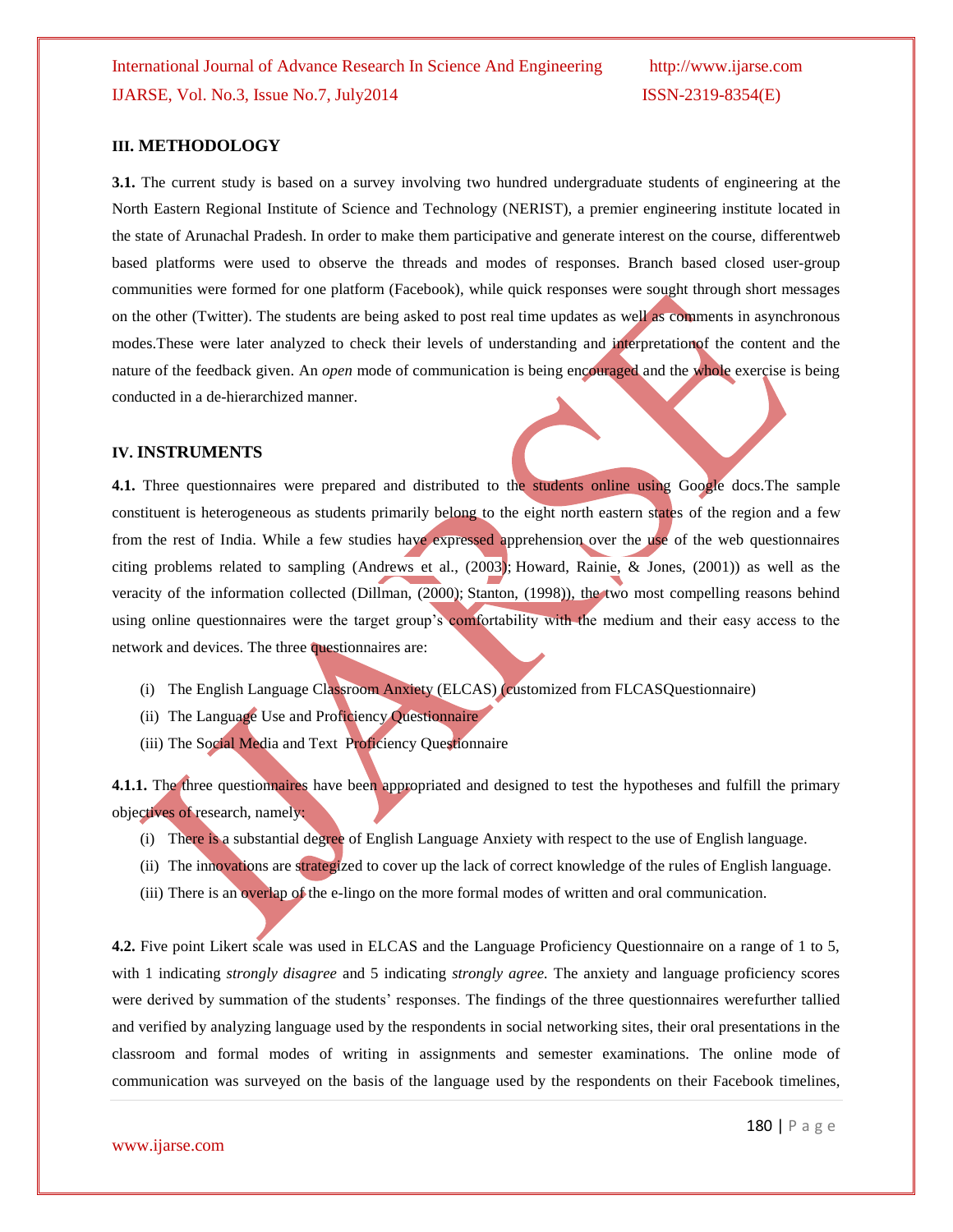Twitter feeds, blogs and Whatsapp messages. The issue of content privacy was handled firstly, in the form of a written declaration for using the data only for academic and research purposes and secondly, by pixelating the images and other personal information that could possibly compromise with the respondents" privacy.

### **V. FINDINGS AND ANALYSIS**

**5.1.** Against the historical background provided, one of the trends that emerge is that the students who have been surveyed have little or no *formal knowledge* of rules of grammar and language as far as their respective L1s and English is concerned. This has been a major contributor towards raising the levels of anxiety while using English language in the class. The state of apprehension, a vague fear" (Scovel, 1978, p. 134) makes learning as well as performance using English difficult for the respondents(Balachandran andSkully, (2004); Tobias & Everson (1997) and Gaudy and Spielberger (1971).Anxiety also has a detrimental impact on cognitive processes pertaining to input, process and output of information and knowledge (Tobias 1979, 1980, 1986).Extending the scope of anxiety to classroom situations, Horwitz, *et al* (1986) has coined the term Foreign Language Classroom Anxiety (FLCA) to denote "*a distinct complex of self-perceptions, beliefs, feelings and behaviours related to classroom language learning arising from the uniqueness of the language learning process."* (pp.128, 1986) resulting in an inadequate or faulty understanding of the attempted language. This has also been validated by Gardner and MacIntyre (1991) when they posited that FLCA gives rise to negative self- assessment tendencies, which in turn impacts the students' performance in the foreign language class.

**5.2.** The English Language Classroom Anxiety of the surveyed students are found to be rooted primarily in their feeder level education during which no special emphasis was given on teaching grammar and language. Secondly, with a lack of script, lexicon and written literature in their own dialects, the students find it difficult to relate the grammatical rules of English with their mother tongue resulting in errors. Although in the recent years, the grammar and lexicon of some of the dialects have been published in English, the same is yet to be institutionalized across the schools in the state. Thirdly, there is no emphasis on teaching literature in the school level, which would have otherwise helped the students in understanding the nuances of style and contextual appropriateness of English language. The result of all these is a classroom filled with students using English in a way that is faulty and imprecise.

**5.3.** Further, with an easy access to the web and the devices, and in the absence of any comprehensive mechanism to deal with their levels of FLCA, coupled with their active engagement with social network platforms, particularly Facebook and messaging platforms like Whatsapp, the respondents are found to be increasingly resorting to such platforms for communicating with their online friends, as well as passing and providing information among their inter and intra branch mates.With an average of three to five hoursspent on the social network per day (*Figure 1*) and upon observing their Timeline behavior and Tweet feed, it has been found that the respondents use social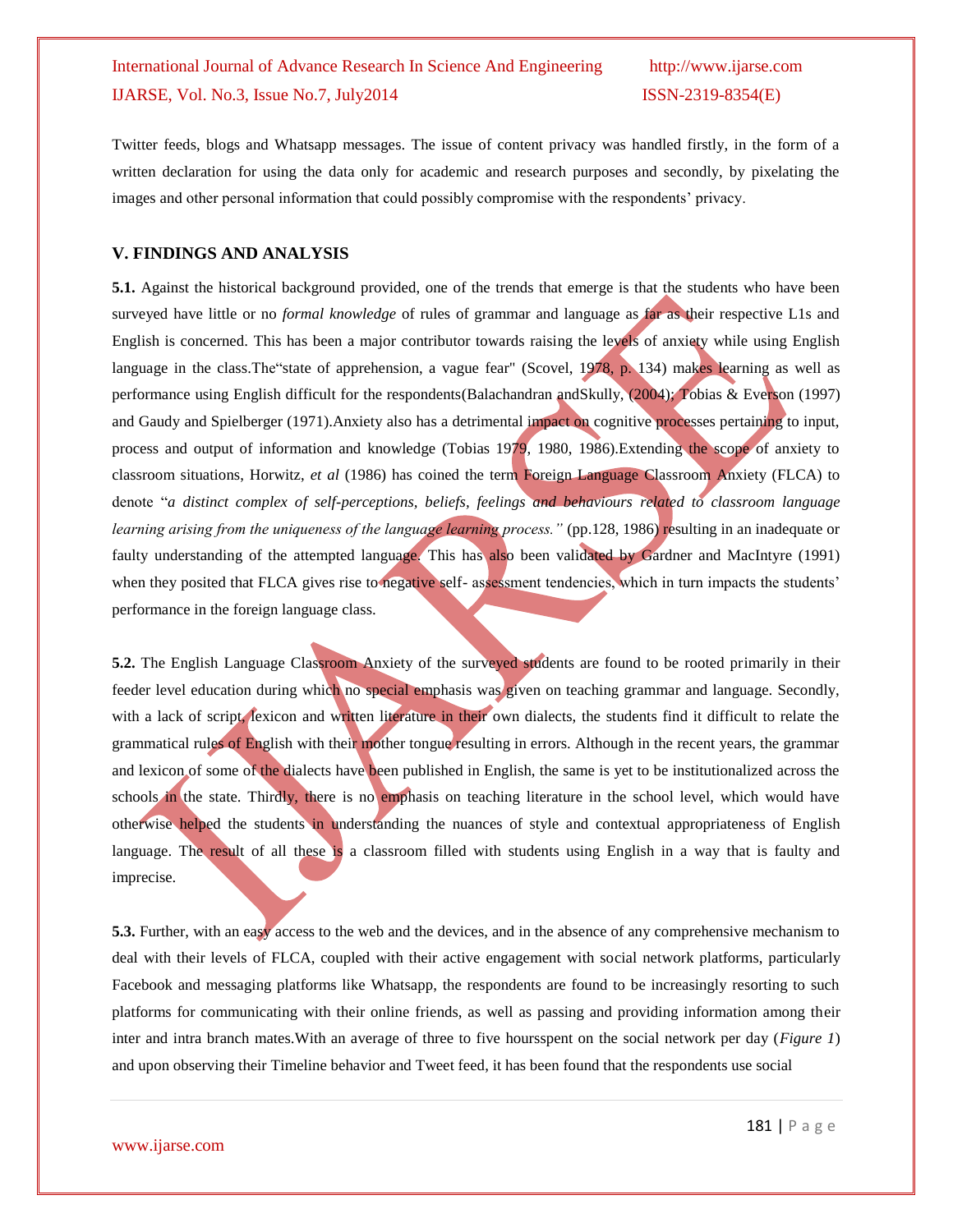

network to negotiate with their varying levels of language anxiety.

**Fig 1: Average Time Spent On Social Media Sites by the Respondents per Day**

Further, with its architecture that facilitates informal and relatively lax mode of communication with no inbuilt system to highlight the errors as in case of the MS Office, the students are often found to be using this informal medium for two major reasons: firstly, to hide or overlook their errors in grammar and style, and secondly, to make them appear fashionable and "*cool*" amongst their peers and online friends. With the number of "likes" and comments they generate on their posts and updates, the students derive confidence in the use of English in these platforms (*Figure 2)* and replicate the same in their written and oral modes of communication.



However, as they face problems with vocabulary, they are found to be resorting to code mixing and code switching quite generously*.*The classroom interventions and emphasis on correctness rarely helps as it was found that students prefer to remain silent and passive during the practice sessions with interaction with the teacher or the peers becoming non-existent.

www.ijarse.com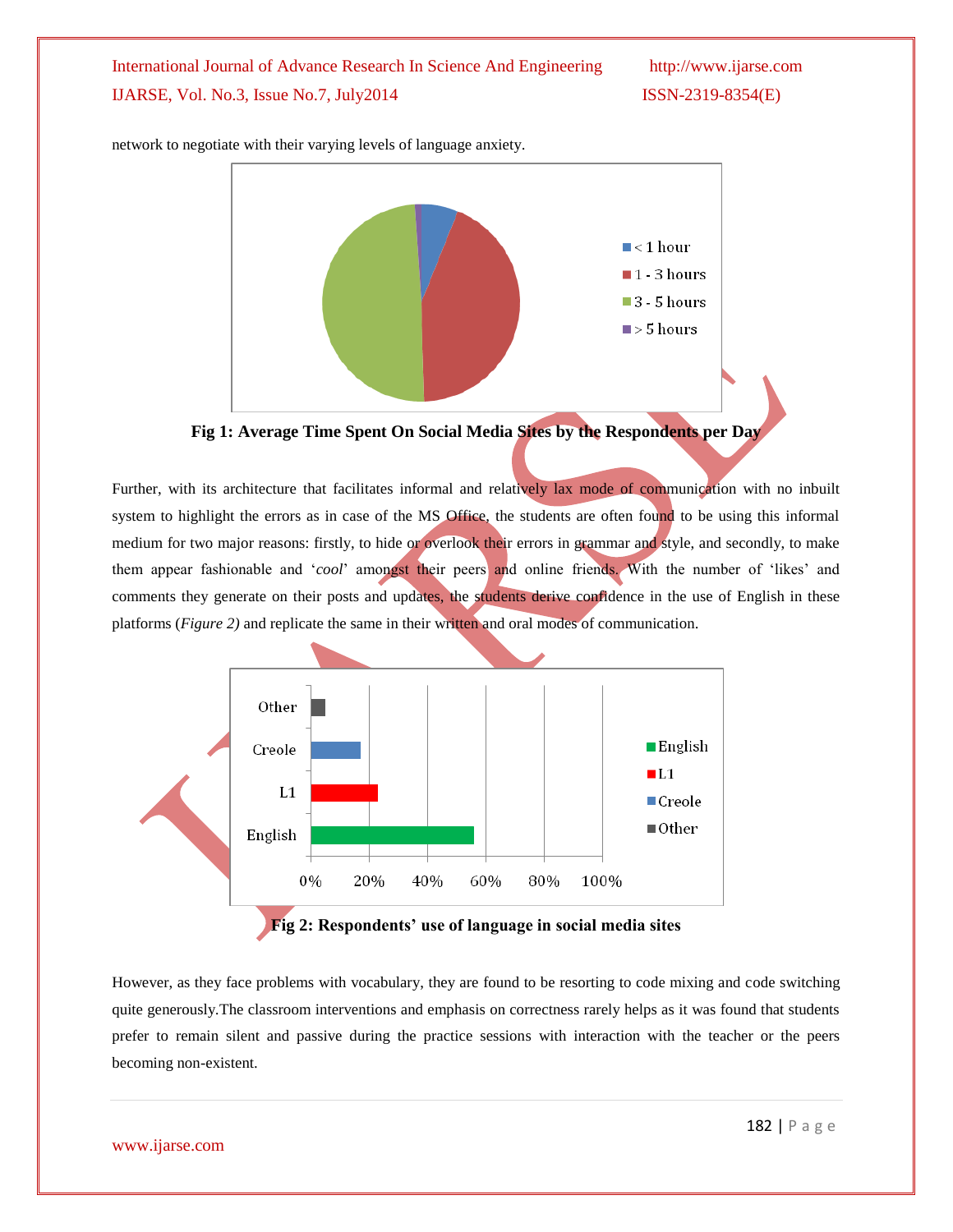**5.3.1.** Some of the major reasons ofanxiety among the target group include:

- (i) Fear of being exposed about the lack of knowledge of grammatical rules.
- (ii) Fear of failure in meeting up with the expectations of the language teacher in the classrooms.
- (iii) Fear of committing erroneous articulation, particularly with sounds like */s/, /sh/,* and /*ch/*, consonant clusters, and also with the pronunciation of words.
- (iv) Conflicting desires on the part of the students to imitate better speakers but falling short in terms of actual performance.
- (v) Lack of adequate vocabulary.
- (vi) Fear of a hierarchical physical setup in the classroom with teacher speaking from a raised platform thereby creating a physical barrier between the sender of the information and the receivers
- (vii)Fear of making statements lacking in cohesion and logic.

**5.4.** Of the 200 respondents, 155 are male respondents and 45 are females. The respondents belong to the 16-21 age group with as heterogeneous a composition as Mizo, Assamese, Garo, Khasi, Nepali, Nyishi, Apatani, Bodo, Tagin, Sangtam, Meitei, Adi, Hindi,Kokborok, Bengali, Nagamese, etc. and each having their own distinctive sub-tribes and sub-dialects. 77% (154 students) of the respondents had their school education from English medium schools, 11%, i.e., 22 students from Hindi medium schools and 12% (24 students) had their school education from the vernacular medium schools.

**5.4.1.** 80% of the respondents (160 students) were found to have major anxiety while using English in the classroom in both written and spoken modes with 56% of the respondents (112 students) rating their proficiency in English as average. 51% of the respondents (102 students) have admitted having average to poor writing skills and having poor knowledge of grammatical rules of English. When compared to their use of mother tongue, 39% of the respondents (78 students) opt for reading a text in English if the same is available in both English and their respective mother tongues. But, despite their lack of knowledge of grammatical rules, 45% of the respondents (90 students) say they generally opt for writing in English if a choice between English and respective mother tongue is provided. However, as far as the spoken mode is concerned, 40% of the respondents (80 students) said they will opt for their mother tongue if a choice between the same and English is provided.Thus, it is evident from the data above that the students' level of anxiety while using English language is more in the spoken mode compared to the use of the same for reading and writing.

**5.5.** With the students opting for engineering, where the stress is more on developing communication skills than teaching them grammar, the errors they commit generally go unchecked and they are left with their own *notions* of correctness. It is with this residual knowledge the students opt to communicate in the online mode and use apps accordingly. The result is an overlap of these forms in more formal modes of discourse. Over a period of time, the language they use online which is generally devoid of any correction, gets perceived as a correct mode of writing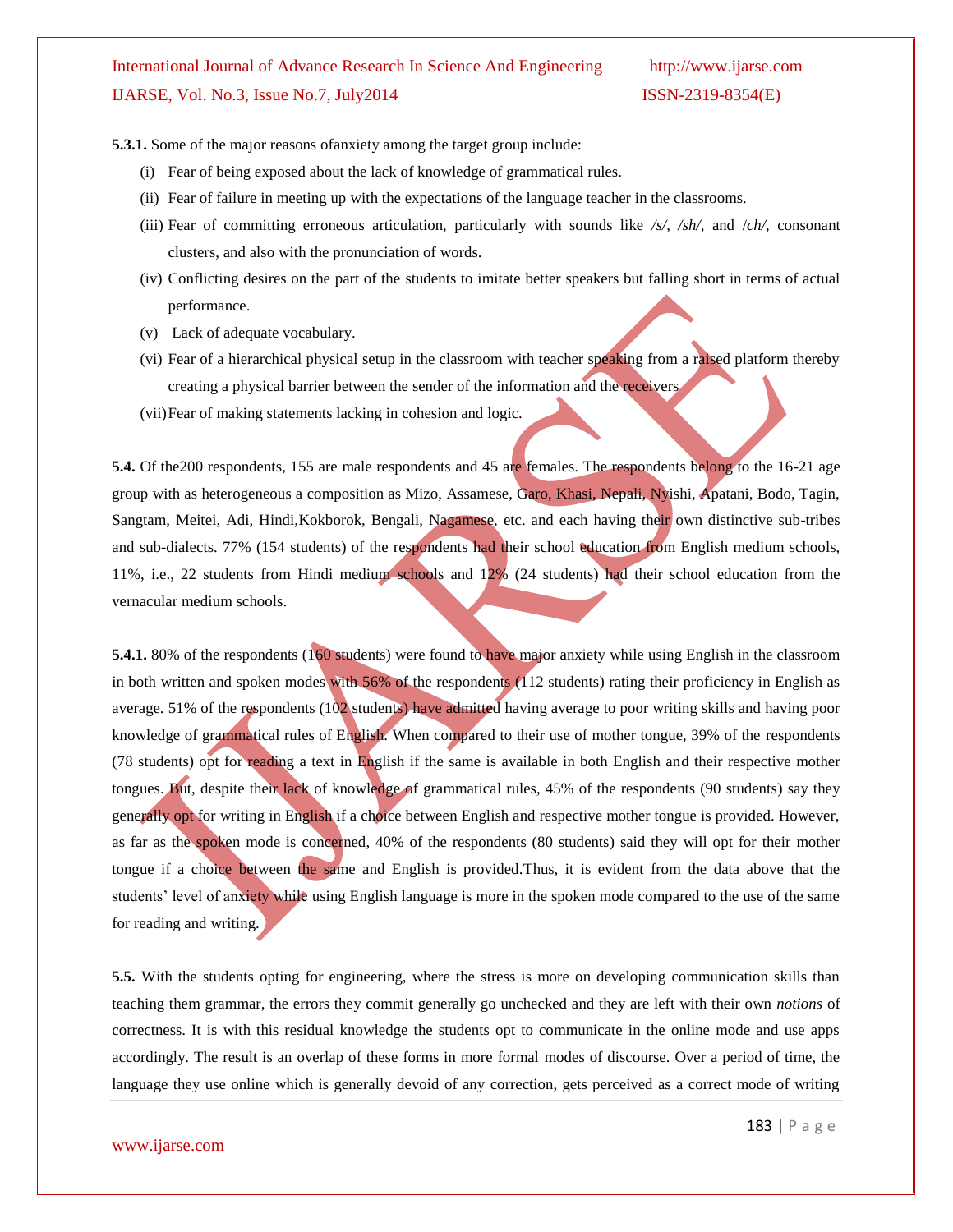and they start using it confidence and quite frequently. This has been observed particularly in case of those students who have an online presence for more than 3 years, which constitute 52% of the respondents.

**5.5.1.** Since the questionnaires had identifiable information (like e-mail, name, gender) of the respondents, their Facebook timelines, tweet feed (wherever present) and blogs (wherever present) have been analyzed and the data was tallied with their more formal platforms for language use (like answer scripts, assignment sheets and oral presentations). Upon analyzing these, some of the common trends that have come out include:

- (i) 182 students, which constitute 91% of the respondents, have problems with their use of prepositions, particularly with their choice of *in, on, of, upon, from, at* and *about.* This is observed generally uniformly across the spectrum of the respondents irrespective of their mother tongue. The same is true in case of use or lack of the definite articles.
- (ii) Quite remarkably, the orthographic errors in the online mode have reduced. This is attributed to the red squiggles that appear upon the input of a word erroneously in web mode and their reliance on predictive text in the mobile mode of communication. However, the respondents have not been able to explain correctly the difference between the options that gets auto-generated with a squiggle upon the input of a wrongly framed sentence. Instead, they are found to be using either of the two options *mechanically* without any regard for the structure of the remainder of the text.
- (iii) Another interesting trend has emerged from 8% of the respondents (16 students) who score better than the rest as far as the knowledge and the use of the rules is concerned. While they deliberately innovate and deviate from the rules of grammar and orthography in the online mode, these deviations are also seen in their formal modes of discourse. For instance, students composing a message like:

"*Lyf doesn't olwyz offers a choice btween gud n bad. At tyms, we need 2 gv up d so cld 'gud' tng 4 carving out d very 'best'..so folks! Choose wisely*  $\mathcal{O}$ " [1]finds place in their answer scripts as well as assignments. Similarly, hash tagging in order to promote as in the example: "*Wn I luk out..itz ol black n whit[e.#hazy#](https://www.facebook.com/hashtag/hazy)hazy# but stl I pause 2 smile cz dt mks lyf wrthwhile*.."[2]is also found common with this group of students in their formal use of language.

*(iv)* One of the major findings of the study is with the use of punctuations. With the online mode being lax, liberal and informal with the use of proper punctuation marks, replacing those with smileys and winkeys or hash tags and ellipses has become a common norm in both formal and informal modes of communication. This is evident from the examples [1] and [2] above or as in the [3]: *wat exactly ur doing with ma jacket...with so much concentration... still i find it the most cute one even though ur not at all cute. lol ;-)*[3]While emoticons, winkeys and smileys are used by the users to capture and express the mood at that moment of composing the post, the respondents have, however, failed to provide any logical reason for the use of the ellipses. 50 students were randomly asked for reasons for the use of ellipsis. Further, upon observing and tallying their time line, chats archive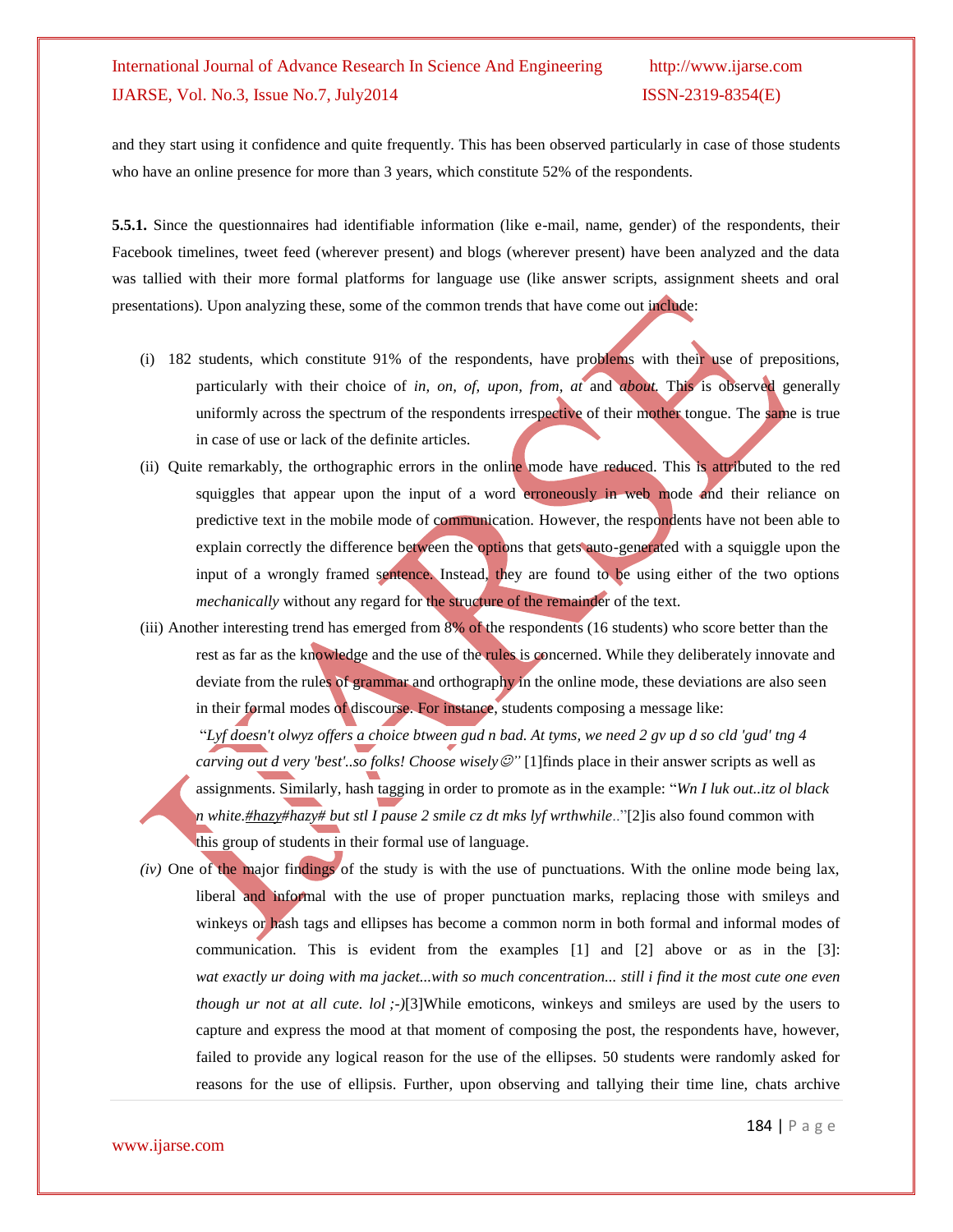(wherever possible) and whatsapp messages (wherever available), it has been found that the ellipsis is used for the following reasons:

- (a) It acts like a space filler. For instance, there is a tendency of some of the students to use words and sounds like *umm, like, ki (*Hindi post position) while speaking. The same gets translated spontaneously to ellipsis while writing.
- (b) Ellipses help in filling up the gap for a lack of an appropriate word.
- (c) For marking a change from one code to another
- (d) For denoting something in continuum
- (e) For no reason. 23% of the respondents (46 students) have mentioned that they use ellipses for no reason. It could mean any of the above or nothing at all.
- (v) As the users have the freedom to change and mix their codes frequently in the online mode (owing partly to lack of a proper vocabulary or the lack of word itself in their mother tongue), this is reflected in their use of incomplete sentences in the formal modes of writing and speaking.
- (vi) A lax structure in the online mode is also evident in the students" deviation from SVO pattern of English in their formal modes of writing. For instance, *The man* (S) *built* (V) *a strong wall*(O). [4]A student communicating online may use it thus: *The strong wall man build.*[5] or *The strong wall build man.* [6]

In sentences [5] and [6] for instance, there is a conspicuous lack of prepositions along with a deviation from the grammatically valid SVO pattern for English. With no green squiggles to mark the errors in the online or textese mode along with a lack of knowledge on the part of the students, they form their own *notions* of correctness and use either of the two sentences without any particular reason. Errors are also found in their use of plural forms of nouns and verbs.

(vii)It has been found that 95% of the surveyed respondents (190 students) use the online translation tools for translating text/words/sentences from one language to another. They use it for both the submission of assignments or for everyday communication online. The two most notable tools they use include the Google Translate or Bing Translator. The use of results generated by these tools too has contributed in imparting a faulty knowledge the users. With the users rarely applying reason and opt for a blind copypaste of the result as displayed, there remains no chance for them to differentiate between the correct and incorrect forms of language use. However, we found that the displayed results are based on the data fed to the translator slot by the user. With neither Google Translate nor Bing Translator have any option to input or detect data in any of the languages/dialects spoken in the north east (barring Bengali in Google Translate), the students use Hindi as the input language, the data of which gets translated into English by the translator.

However, Hindi as spoken in the north east is more of a creole than grammatically correct form, the students feed the data in the colloquial or creolized form only which provides faulty results. For instance, a grammatically correct sentence in Hindi as:*Main wahaanjaunga*[7] can be translated to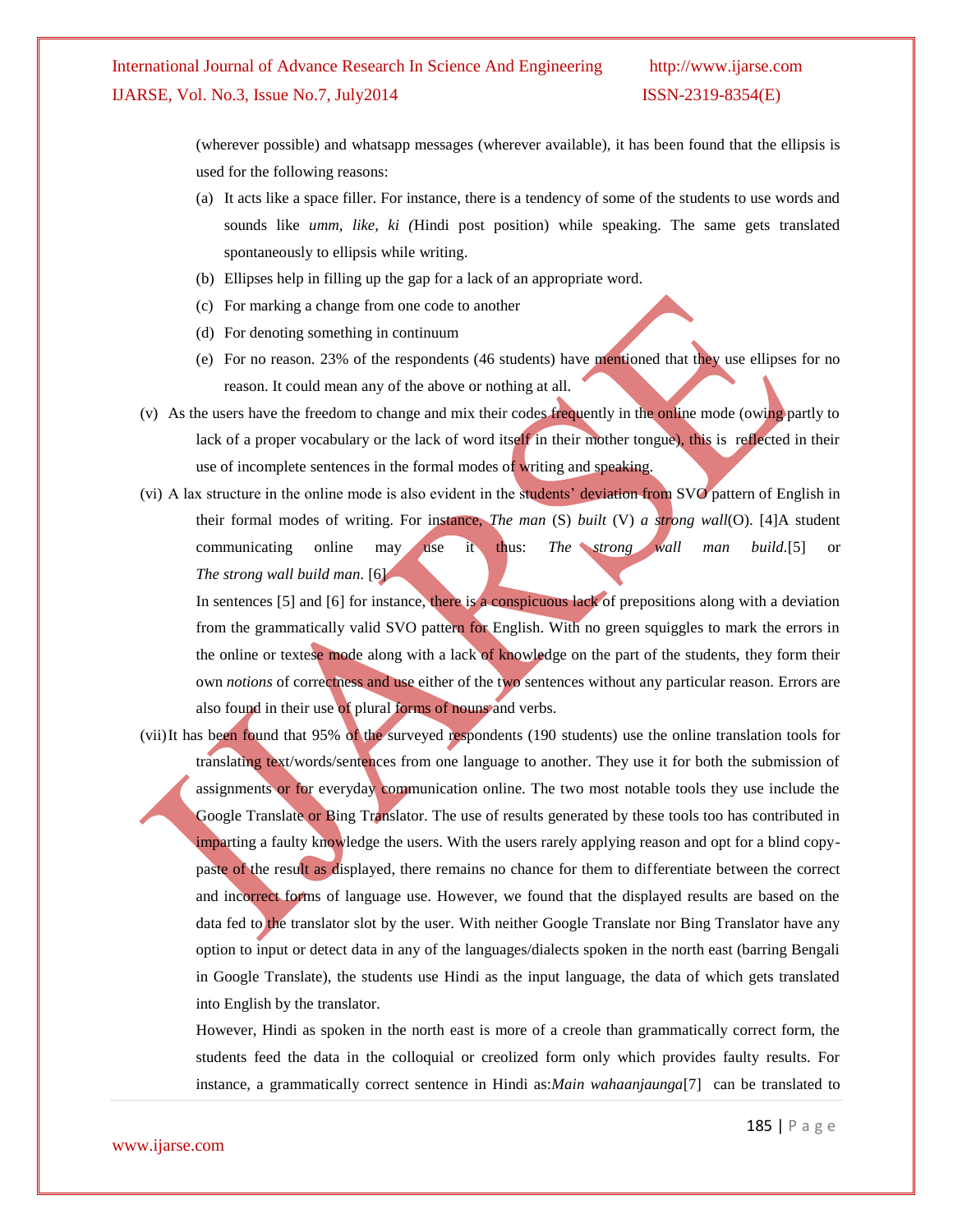English as*I will go there.* [8]However, students' use of colloquial Hindi doesn't take into consideration the nuances of grammar and instead, the same will be entered as:*Hum wahan par jayega.* [9] in which *Hum* is the plural marker for *We* but used as singular here, *par* is a post position and *jayega* is again in the singular form. When such forms are entered for translations into either of the translating tools, the result it generates is:*We will be there.* [10]which is a complete deviation from the actual meaning of the sentence. Similarly, for a root (but faulty) sentence like:*Uskapaasmerasara kitab hain.* [11], instead of a grammatically correct one like *Unke paas meri saari kitabein hain* [12], the user gets two responses like:*Its got my whole book.* [12] (Bing Translator)orv*He is my whole book.* [13] (Google Translate)instead of getting the correct response:*He has all my books.* [14]Instead of applying reason and rule, it has been found that the students blindly follow whatever is offered on Google in both oral and written modes of communication.

### **VI. CONCLUSION**

**6.1.** From the observations, findings, and analysis, it can be inferred that English language anxiety contributes in compounding the problems in language use by the students as they remain hesitant in getting their errors corrected in the class. Secondly, it has a direct bearing on the language they use online as it offers them with a medium which is *open* and *informal.* With no checks and content management, the students are left with forming their own notions of correctness and the same gets reflected in their formal use of English language in both oral and written modes of expression.

### **REFERENCES**

- 1. Pohjola, Olli-Pekka (2011). Design Principles for a New Generic Digital Habitat [http://www.academia.edu/OlliPekkaPohjola/Papers/435752/Design\\_Principles\\_for\\_a\\_New\\_Generic\\_Digita](http://www.academia.edu/OlliPekkaPohjola/Papers/435752/Design_Principles_for_a_New_Generic_Digital_Habitat.pdf) [l\\_Habitat.pdf](http://www.academia.edu/OlliPekkaPohjola/Papers/435752/Design_Principles_for_a_New_Generic_Digital_Habitat.pdf)
- 2. Mark, W. (1999). Turning Pervasive Computing into Mediated Spaces, *IBM Systems Journal*, 38,4.
- 3. December, John (1997). The World Wide Web Unleashed. Indianapolis: Sams.net Publishing
- 4. Kiesler, S., Siegel, J., & McGuire, T. W. (1984). Social Psychological Aspects of Computer-Mediated Communication. *American Psychologist, 39*(10), 1123-1134.
- 5. Spears, R., M. Lea, and S. Lee (1990). De-individuation and Group Polarization in Computer-Mediated Communication.*British Journal of Social Psychology* 29, 121-134.
- 6. Lea, M. (1992). Introduction.In M. Lea (Ed.), *Contexts of Computer-Mediated Communication*, pp. 1-6. New York: Harvester Wheatsheaf.
- 7. December, John (1996). Units of Analysis for Internet Communication. *Journal of Communication,* 46 (1).
- 8. Herring, S. (2007). A Faceted Classification Scheme for Computer Mediated Discourse. *Language@Internet.* [http://www.languageatInternet.de](http://www.languageatinternet.de/)